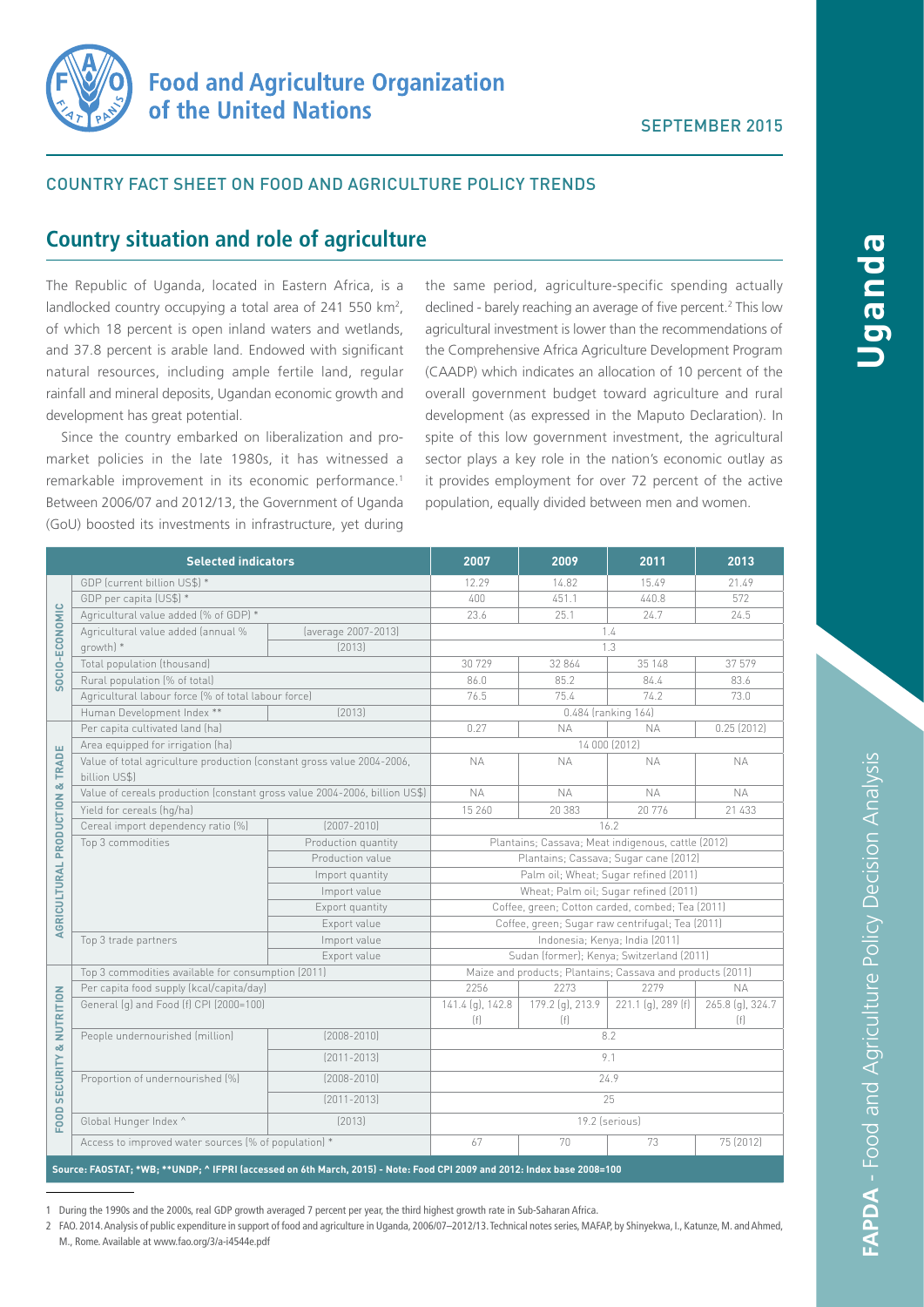The GoU has made important progress towards meeting the Millennium Development Goals (MDGs). Poverty has decreased significantly in recent years, falling from 31 percent in 2005-06 to 22 percent by 2012-13. However, the Nation's high population growth rate of 3.4 percent, the fifth fastest growth rate in the world, may be affecting economic progress as Uganda is still considered a very poor country.<sup>3</sup> The main bottlenecks that have constrained Uganda's development have been underdeveloped human resources, inadequate infrastructure and underdevelopment of agriculture.<sup>4</sup>

# **1. Government objectives in agriculture, food and nutrition security**

Over the last 25 years, Uganda has made significant development progress. In order to consolidate and accelerate this process, the **Poverty Eradication Action Plan (PEAP)** was formulated in 1997 to guide the national development policy and public expenditure planning. In 2007 the GoU approved the **Comprehensive National Development Planning Framework policy (CNDPF)**, which outlined the implementation of the 30-year program **Uganda Vision 2040** (2013), which is composed of: three 10-year plans, six 5-year **National Development Plans (NDPs)**, Sector Investment Plans (SIPs), Local Government Development Plans (LGDPs), and Annual Work Plans and Budgets.5

The strategic objective of the first NDP (2010/2015) and its agriculture sector component, the **Agriculture Sector Development Strategies and Investment Plan (DSIP)**, is to restore agricultural growth as an engine to create employment, reduce poverty and increase industrialization. The National Planning Authority is currently outlining the NDP II for 2015-2020, which is expected to inform the budget process of the Financial Year 2015/16.

# **2. Main policy decisions from 2007 to 2014**

## **2.1 Producer-oriented policy decisions**

Uganda is putting significant efforts toward addressing the constraints responsible for its low agricultural productivity, which affects farmers' incomes and therefore, their food security. The national agriculture strategy is designed to address these constraints though four investment lines: increasing agricultural production and productivity; increasing access to markets and value addition; creating an enabling environment for the private sector in agriculture; and strengthening agricultural institutions at the centre and in local governments.<sup>6</sup> The biggest developments are being seen in improving the added value of its production, as well as in supporting strategic commodities such as livestock and rice.

The Ministry of Agriculture, Animal Industry and Fisheries (MAAIF) approved in 2013 the **National Agriculture Policy (NAP)** to unify the country's agriculture approach and guide the future strategies. The overall objective of the NAP is to achieve food and nutrition security and improve household incomes through coordinated sustainable agricultural productivity and value addition, better employment opportunities and promoting domestic and international trade. Aiming at enhancing efficiency, GoU has created seven semi-autonomous institutions under the MAAIF, the most relevant of which are the National Agricultural Advisory Services (NAADS), responsible for public agricultural advisory/extension services, and the National Agricultural Research Organisation (NARO), which coordinates all national agricultural research activities in Uganda.

In order to provide a framework for addressing nutrition issues in the country, the Government launched the **Uganda Nutrition Action Plan 2011-2016**, whose ultimate goal is to reduce levels of malnutrition among women of reproductive age, infants, and young children.

#### **Value chain development**

Value chain development is receiving increasing attention in Uganda as a way of enhancing value added generation in primary sectors. The country is successfully tapping into a number of value chains, such as rice, sunflowers, cassava, banana, fish, floricultural and horticultural products through the implementation of various projects such as the Support to agro-processing and marketing of agricultural product project (2013-2017), by distributing high quality seeds and machinery, training farmers, enhancing post production infrastructure and improving the market information. Growth prospects in agriculture face a number of constraints due to high production costs, especially for transport and energy. Regarding transport, GoU is heavily investing in expanding and maintaining the road network with special emphasis on roads in agricultural areas. Since 2009, it has also focused on increasing

<sup>3</sup> World Bank, accessed on 17/02/15

<sup>4</sup> Uganda Vision 2040.

<sup>5</sup> Uganda Vision 2040 final goal is to raise GDP per capita to US\$ 9,500 by 2040 and aims at addressing the strategic bottlenecks that have constrained Uganda's development such as underdeveloped human resources, inadequate infrastructure and underdevelopment of agriculture, among others.

<sup>6</sup> MAAIF, 2010. Agricultural Sector Development Strategy & Investment Plan: 2010/11-2014/15. Available at: http://agriculture.go.ug/userfiles/Agricultural%20Sector%20Development%20 Strategy%20and%20Investment%20Plan%282%29.pdf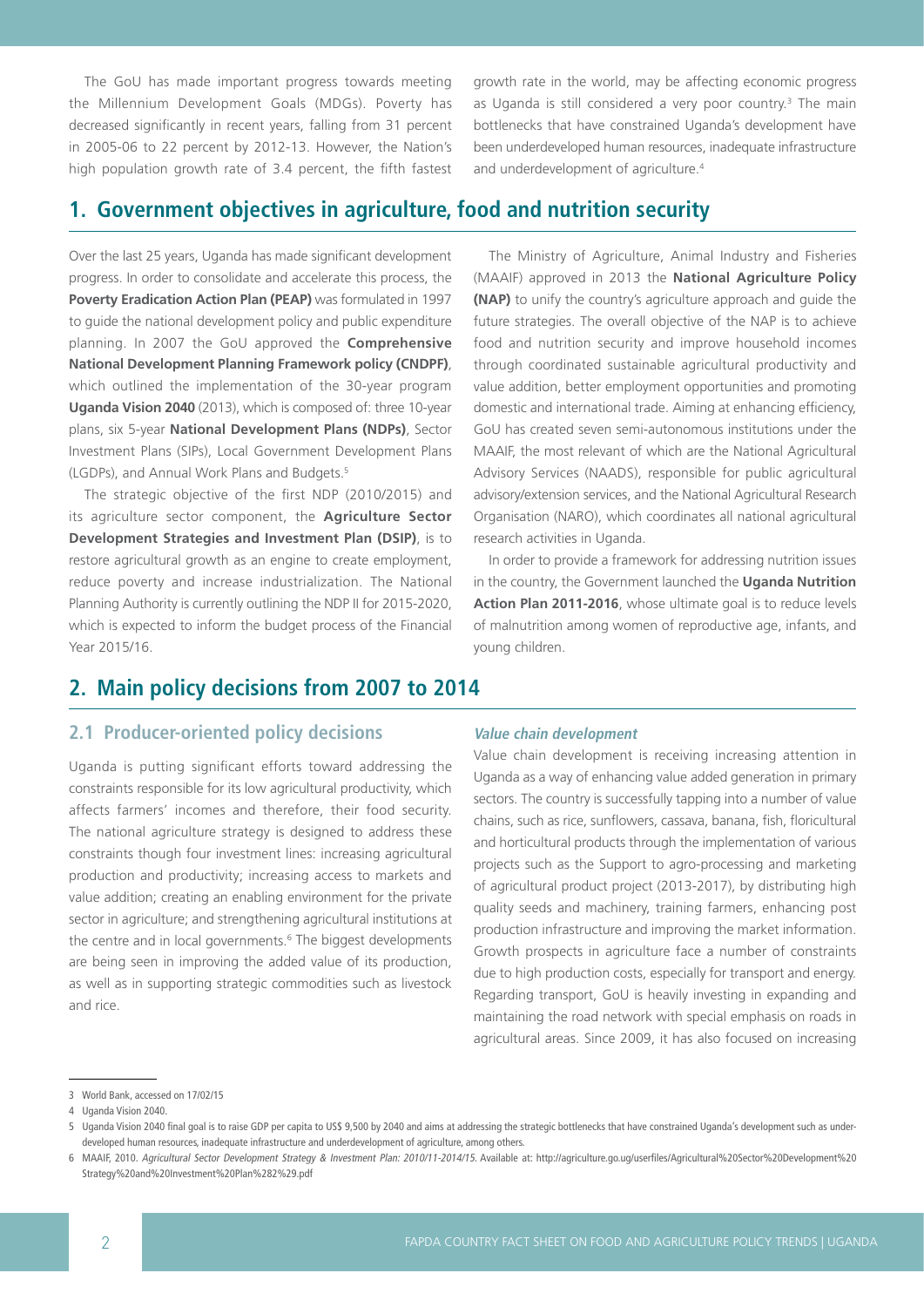

Woman farmer holding small branches cut from a clonal coffee plant. This action is part of a small-scale irrigation development project in support of the Special Programme for Food Security. Irrigation developments started in the 1960s, developing settlements using a top-down approach. Those projects are now managed by MAAIF.

access to energy in rural areas by constructing various hydropower plants and extending and improving transmission lines.<sup>7</sup>

Another major constraint for agricultural production is the lack of irrigation. To this end, GoU allocated UGX 5 billion (US\$ 1.92 million) in 2013 to the Ministry of Water and Environment to rehabilitate irrigation schemes and provide new irrigation and water harvesting technologies to increase the water supply by 10.1 million cubic meters by 2017.

#### **Supporting livestock to improve food security**

GoU highlights in the ADSIP that livestock plays a key role in raising incomes of households and providing a source of protein and other essential nutrients for many families. Beef, dairy cattle, and poultry are identified as strategic agricultural commodities for the country that are to receive increased investment for accelerated production. Therefore, one of the main measures supported by GoU during 2007-2014 has been the distribution of improved cattle breeds and goats, especially in the area known as the cattle corridor. Additionally, MAAIF is fighting poor disease control within the country by promoting large vaccination programmes such as the Livestock Disease Control Project (implemented in 2001 and still running) in order to restrict the distribution of tsetse fly and control of trypanosomiasis. The Dairy Development Authority is promoting post-production infrastructure for increased milk collection and for increased milk quality through projects such as the Dairy Market Access and Value Addition Project.

#### **Promotion of rice production**

Given that rice is an emerging priority crop in the GoU strategies because of its potential to greatly reduce household hunger and poverty, GoU has been promoting its production with the double objective of meeting the local food security demands and exporting any surplus. To this end, the **National Rice Development Strategy (NRDS)** was developed in 2009 to address the challenges affecting the sector and guide its development until 2018. The NRDS seeks to increase rice production in Uganda from about 177,800 MT in 2008 to 680,000 MT of un-milled rice by 2018.8 The main identified actions include strengthening the institutional framework; research, technology dissemination and capacity building; production and dissemination of certified seed; increased utilization of agro-inputs; sustainable soil and water management, including irrigation; post-harvest processing and marketing; and easier access to agricultural finance. As a result, rice has become an urban food commodity as well as a rural cash crop in a number of districts allowing Uganda to position itself as a potential rice granary for the subregion, as rice has started to be exported to Congolese, Kenyan, and Sudanese markets.<sup>9</sup>

## **2.2 Consumer-oriented policy decisions**

The most recent figures available from the Uganda Bureau of Statistics paint a mixed picture of food security in Uganda. Overall, Uganda does not lack food: 72.4% of households are categorized as food secure and the latest household survey data suggest absolute poverty has continued to decline through 2012/13.10 Nevertheless, the typical Ugandan diet lacks diversity and fails to provide sufficient micronutrients, especially among children. To improve this situation, GoU is implementing measures to improve nutrition and promoting income support through cash transfers and by enhancing youth employment.

#### **Food fortification**

In 2007, almost 70 percent of the population in Uganda suffered from micronutrient deficiency, mainly due to the difficulty for households to afford foods rich in vitamins and minerals such as fish, eggs, meat and milk. This has led to a high level of iron deficiency anaemia in the country. In response, the Ministry of Health implemented in 2007 the **Strengthening the National Food Fortification Programme** to improve the nutrition values of three staple foods: vegetable oil, wheat and maize flour. According to the Global Alliance for Improved Nutrition, by the end of the programme in 2012, 95 percent of vegetable oil was fortified with vitamin A, and 40 percent of flour was being fortified with iron.<sup>11</sup> In view of this result, the **Nutrition Action Plan** has included among its strategies the production of fortified food by local manufacturers and is promoting the consumption of nutrientenhanced foods through increased awareness of their benefits.

<sup>7</sup> Only 14.9 percent of households have access to electricity. Uganda Bureau of Statistics, accessed on 12 March 2015.

<sup>8</sup> About 80 percent of rice farmers in Uganda are small scale farmers with less than two hectares using rudimentary tools, little or no fertilizer, poor quality seed, little or no irrigation and poor water management practices. MAFAP, 2012, Analysis of incentives and disincentives for rice in Uganda.

<sup>9</sup> Uganda's rice cultivated area and production have almost doubled since 2000. Ibidem.

<sup>10</sup> UNHS comprises all the IHS and UNHS household surveys carried out by the Uganda Bureau of Statistics.

<sup>11</sup> For more information see www.gainhealth.org/knowledge-centre/project/fortification-wheat-flour-maize-meal-vegetable-oil-uganda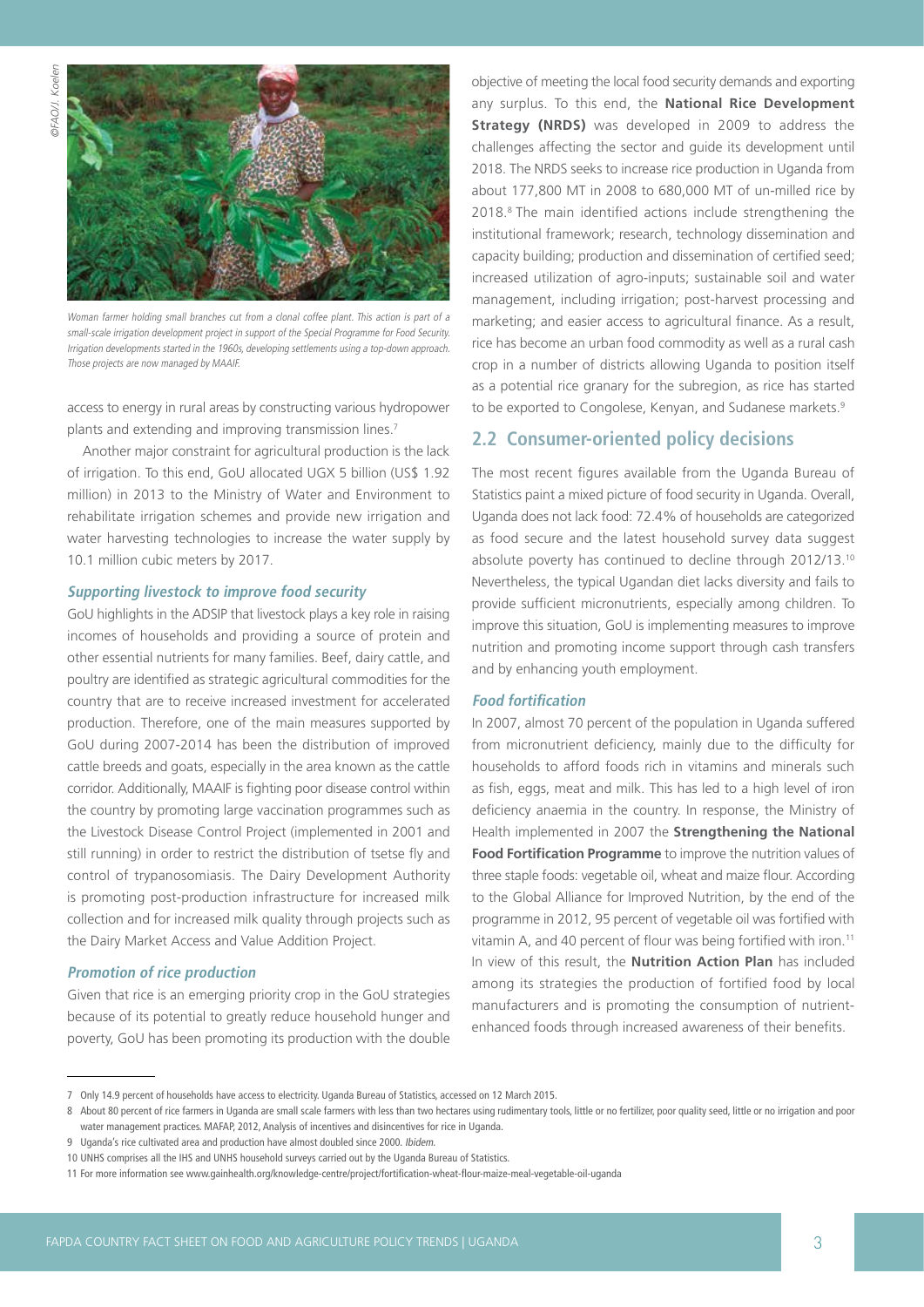

High in vitamins, tomatoes ripen at a roadside market near Mbarara in south-western Uganda. Despite the food-growing potential of their fertile country, 35 per cent of Ugandan children are believed stunted from poor nutrition, according to UNICEF (2013).

#### **Introducing cash transfers programmes**

Uganda is piloting cash transfer programmes to address the issue of access to food by trying to increase the income of targeted groups. In July 2010, the Cabinet approved the implementation of the **Expanding Social Protection (ESP)** programme, aiming at reducing chronic poverty for poor men, women and children in Uganda. The programme includes two main schemes: the Senior Citizens Grants, for 65 years of age and above people; and the Vulnerable Family Grants, which targets poor households with low labour capacity and a high dependency. Payments are being delivered using Mobile Money and consist of US\$ 8 per month in both cases.12 These pilot programmes are being carried out in 14 districts in the country, but after evidence on the feasibility and impact of such programmes is shown, they will be scaled up to cover the whole country.

#### **Promoting youth employment**

Uganda faces high levels of youth unemployment (62 percent of 18-30 years in 2013) because of an inadequate supply of jobs, insufficient employable skills (i.e., youth skills are not compatible with available jobs) and high rates of labour force growth owing to its highly increasing population. To cope with this, GoU has launched different youth programmes in its quest to reduce poverty. These include the Northern Uganda Social Action Fund, which has been running since 2010, and **Skilling Uganda**, which works with private trainers, employers and graduates to encourage skills developments. Also, in partnership with different banks, the government launched the Youth Venture Capital Fund in the financial year 2011/12 to lend money to viable start-ups. The latest is the Youth Livelihood Programme (YLP) which consists on a fund to provide youth with marketable vocational skills.

## **2.3 Trade- and market-oriented policy decisions**

Uganda has a highly liberalized domestic marketing policy for exports with minimal government interventions. Throughout the period, most of its trade measures follow the regulation stated by the regional agreements signed by the country, being the most important the EAC. The national trade balance has been suffering from increasing trade deficit, with the highest (US\$ 3 285 billion) registered in 2012, so GoU is making an effort in enhancing exports.<sup>13</sup>

#### **Development of the export promotion strategy**

GoU bases its export promotion strategy on maintaining a stable and competitive exchange rate, zero-rated duty and VAT exemption on exports, and no additional charges or levies. The **National Export Strategy (NES)** was presented in 2008 to diversify and strengthen exports, with a marked focus in engaging the private sector. Six sectors (coffee, fish, tea, cotton and textiles, flowers and services) were identified as main priorities.<sup>14</sup> To this end, several projects have been launched, being the most relevant the Enhancement of Market Access and Promotion of Value-Added Exports (2011-2015) in which GoU is investing UGX 10 763 bn. For the upcoming years, Government's medium term export strategy includes export diversification, ensuring political stability and undertaking investments in infrastructure to facilitate trade.<sup>15</sup>

In the context of the EAC, Uganda signed the EAC Export Promotion Strategy for the period 2013-2016 in line with the 4th EAC Development Strategy. In addition, under the Cotonou Agreement (ACP–EU) and the African Growth and Opportunity Act (AGOA), Ugandan products to the European Union and USA markets are free of duties and quotas.

#### **Reduced tariff for selected regional imports**

Uganda's exports qualify for preferential tariff rates in EAC and COMESA to protect local producers. The Protocol on the Establishment of the East African Community (EAC) Common Market, entered into force on 1 July 2010, establishes the implementation of a zero percent tariff on goods originating from within the EAC community and a common external tariff, where raw materials attract zero percent, intermediate products attract 10 percent and finished products attract 25 percent. The favourable trading regime with the COMESA region aims at promoting business within the region by making not only raw materials tariff free but products and services as well, which reduces production costs for businesses.16 Domestic producers of commonly imported commodities (wheat, sugar and rice) are protected by import tariffs and receive significant incentives.17

<sup>12</sup> This amount represents about 20 per cent of the monthly household consumption of the poorest of Uganda's population.

<sup>13</sup> World Trade Organization. 2013. Trade Policy Review, 2013. Available at: www.wto.org/english/tratop\_e/tpr\_e/tp371\_e.htm

<sup>14</sup> An additional six sectors (fruit and vegetables, dairy products, cereals and pulses, natural ingredients, commercial crafts and value-added manufacturers) were subsequently identified to promote export diversification.

<sup>15</sup> Ministry of Finance. 2014. Budget Speech FY 2014/2015, available at www.parliament.go.ug/new/images/stories/speeches/bud14.pdf

<sup>16</sup> FAO. 2014. Public sector support for inclusive agribusiness development – An appraisal of institutional models in Uganda. Country case studies – Africa. Available at: www.fao.org/3/a-i3653e.pdf 17 In June 2014 EAC ministers agreed to increase the applied tariff from 25 to 35 percent, in the face of protests from farmers over the market impact of cheap rice imports. However, Uganda declined to commit to the new 35 percent rate, preferring to maintain a 75 percent duty ad-valorem or USD 200 per tonne, whichever is higher, in order to promote domestic rice production. FAO. 2014. MAFAP Country Profile. Available at www.fao.org/3/a-i4544e.pdf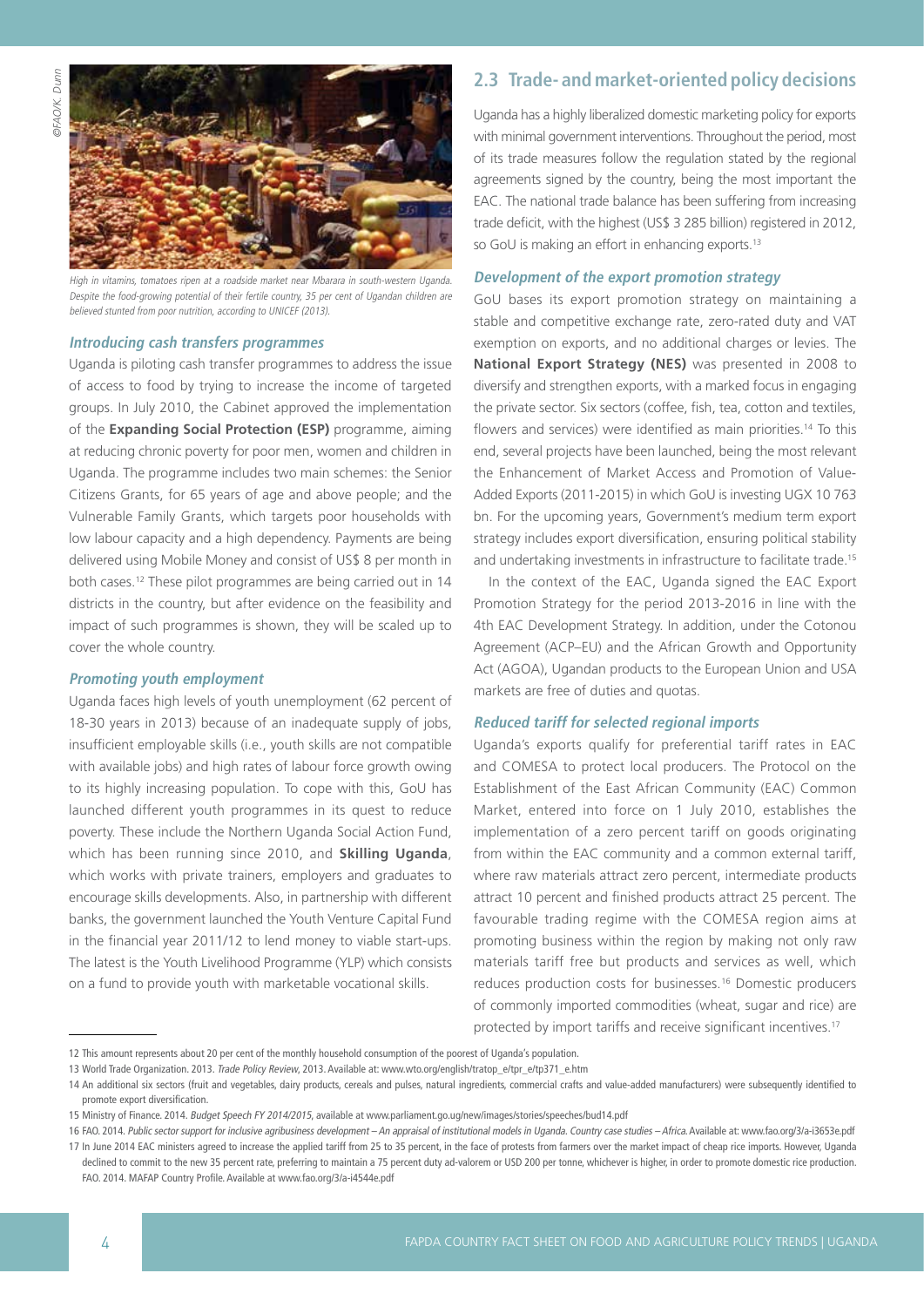#### **Improving Uganda's competitiveness**

GoU has implemented different programmes to enhance the competitiveness of the agribusiness private sector, such as the digitization of around half a million land titles. A One Stop Centre has been created in 2013 to provide online registration services for the various licenses required to start a business. This and other measures have permitted reducing the time taken to register transactions from 3-5 years to the current 3–21 days. In addition,

# **3. Emerging issues and challenges**

As already highlighted, one of the main problems of Uganda in resolving food security is its high population growth rate and its low agricultural productivity. Public investment in agriculture remains very low, revolving around three to four percent of Uganda's total budget in the past years. Additional efforts are required in the fields of input utilization, marketing of agricultural products and addressing the issue of land tenure, water for irrigation, which still is a handicap in the economic development of the country.

## **Need to increase agricultural productivity and promote use of inputs**

Indeed, due to high transportation costs, administrative costs and non-trade barriers in Mombasa or Dar es Salaam, agricultural inputs are costly. Consequently, purchased inputs such as inorganic fertilizers are barely used and productivity remains very low. To improve this situation, the government is heavily investing in the construction of quality roads and railways not only at national, but also at regional level. Even though Uganda is part of the Northern Corridor Transit Agreement and other similar initiatives regarding seaport access, GoU still needs to reinforce its communication channels outside the country to lower transport prices and times. Additionally, GoU is promoting the acquisition and distribution of inputs as part of different programmes, as well as investing in the local manufacture of fertilizers. However, the frequent misuse of inputs (seeds being consumed instead of cultivated), misappropriation during the distribution, bad timing (e.g. distributing pesticides when the crop was already collected) or wrong information services have caused these measures not to have the expected impacts.18 These and other inefficiencies could be solved by developing a long term strategy for inputs distribution, where actions are well coordinated and implemented throughout the country.

## **Improving the export and commercialization of agricultural products**

Although Uganda has diversified its exports in the last one and half decades, the export basket continues to be dominated by primary export commodities. Engaging in trade at low value-added levels

a Small and Medium Enterprises (SMEs) Business Guide has been developed to provide SMEs with information on available financial, business development services and business licensing information. GoU has also invested in capacity building of agro processors and traders to enhance quality and business performance through different programmes, such as the Business Uganda Development Scheme, which was created in 2011 and also provides financial support.



Two young children with heavy containers of water that they are about to carry home. The Ugandan water supply and sanitation sector has made substantial progress since the mid-1990s. Sector reforms include increases in coverage and the modernization of the installations operating in cities and larger towns, as well as decentralization and private sector participation in small towns. These reforms have attracted significant international attention. However, 25 percent of the population still has no access to an improved water source, according to the WB (2012).

of the value chain reduces income for the country. Uganda has taken a number of steps to improve its exports but still needs to address its main constraints and improve its competitiveness by providing better and more accessible trade information, investing

<sup>18</sup> Ministry of Finance. 2014. Distribution of agricultural inputs in Uganda: what are the key challenges? Available at: www.finance.go.ug/dmdocuments/BMAU%20Briefing%20Paper%20-%20 Distribution%20of%20agricultural%20inputs%20in%20Uganda%20-%20What%20are%20the%20key%20challenges,%20June%202014.pdf